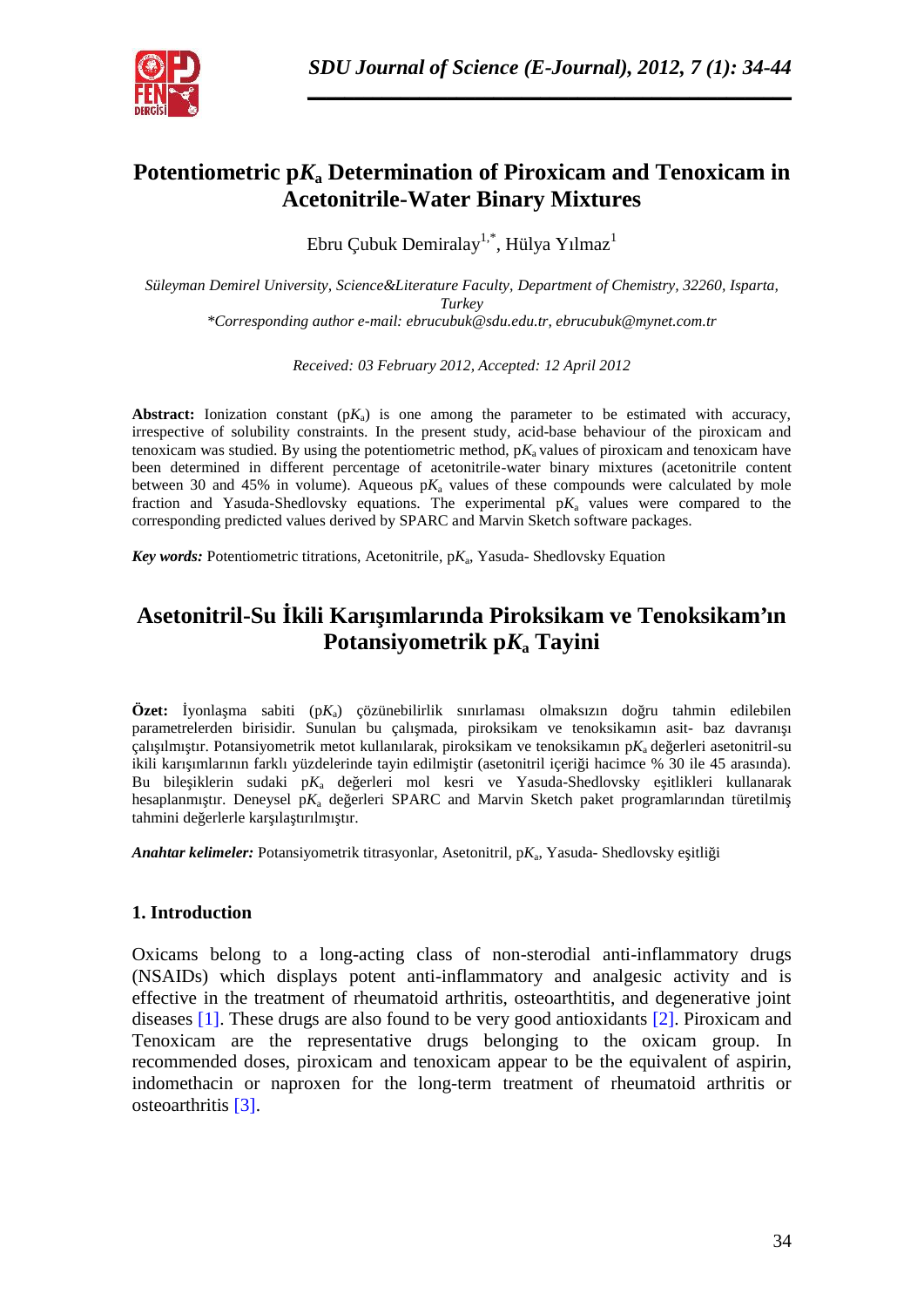Oxicams are a group of NSAIDs derived from the benzene(tieno)thiazine heterocyclic system, where the group of N-heterocyclic carboxamide include the triazine sulphur, and in position 4 there is an enolic group. Condensation of benzene ring or thiophene with the heterocyclic system as well as substitution of the amide group in position 3 imparts acidic properties to the enolic group [4]. Piroxicam [4-hydroxy-2-methyl-N-2 pyridinyl-2H-1,2-benzothiazine-3-carboxamide-1,1-dioxide] and Tenoxicam [4 hydroxy-2-methyl-N-2-pyridinyl-2H-thieno(2,3-e)-1,2-thiazine-3-carboxamide-1,1 dioxide] (Table 1) are enolic acid derivatives that inhibit high levels of COX-2 at the sites of inflammations and thus, has antiinflammatory, analgesic and antipyretic activity. These compounds have enolic, pyridinyl and amidic groups. The enolic acid and the pyridin-2-yl moieties represent the acidic and basic sites, respectively.

| <b>Compounds</b> | <b>Structure</b> |
|------------------|------------------|
| Piroxicam        | OН               |
| Tenoxicam        | ЭH<br>CH3        |

**Table 1.** Chemical Structure of Piroxicam and Tenoxicam

Despite the fact that many drugs are sparingly soluble in water, the evaluation of the aqueous dissociation constants is an unavoidable requirement in drug discovery. In these instances, experimental  $pK_a$  determination requires the use of an organic or hydroorganic solvent [5]. The acid-base property of a drug molecule is important physical parameter for evaluation of biological activity in terms of quantitative structure-activity relationships. Several experimental approaches have been employed for the determination of the dissociation constants, including potentiometric titration [6], spectrometry [7], HPLC  $[8,9]$  and CE methodology  $[10]$ . In addition, relevant software have been developed for the rapid estimation of  $pK_a$  values based on the chemical structure  $[11,12]$ . Among these techniques, the potentiometric titration is a more general method and it does not require the presence of chromophore groups for p*K*a determination. If due care is taken, this technique is accurate and has good reproducibility. Fast and automated instruments are commercially available for potentiometry; however, their disadvantages include the requirements to use milligram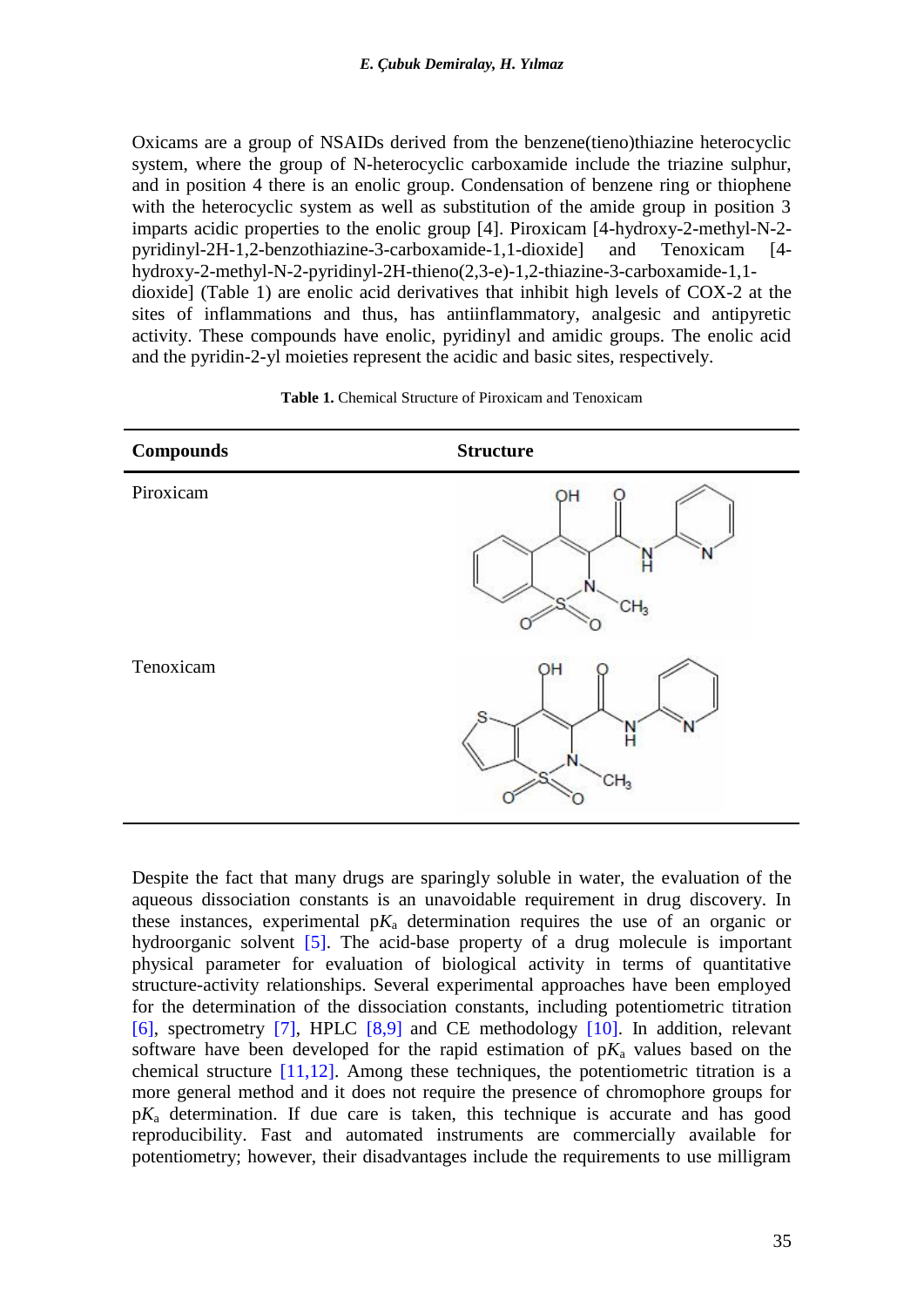

amount of pure substances and the use of carbonate free titrants. Moreover, potentiometry is the preferred technique because of the excellent response of the glass electrode in many pure and binary solvents and the easy automation of the experimental measurements [6,13]. Also, UV- Visible absorption spectrophotometry has still been used widely by the help of improved computer programs for the determination of dissociation constants [7]. In the last decade, a new method has been developed when LC and CE methodoligies are used for determination of dissociation constants in combination with a diode array detector (DAD) for absorbance measurements [8-10].

Traditionally, water has been considered as the solvent which best represents the biological conditions. Poorly water soluble drugs require water miscible cosolvents to solubilise them. However, hydro-organic mixtures such as acetonitrile-water have been found suitable because they show simultaneously a low polar character and a partially aqueous content. Acetonitrile can dissolve a wide majority of organic acids more effectively than water and in many cases it is a more suitable solvent for the determination of the dissociation constants. Acetonitrile behaves as a weaker base and as a much weaker acid than water. It has a relatively high dielectric constant ( $\varepsilon = 36$ ) and a small autoprotolysis constant  $(pK_s = 33.6)$  [6].

In this work, estimation of the aqueous  $pK_a$  of the analyte is predicted from SPARC and Marvin Sketch programs [11-13]. Moreover, for aqueous  $pK_a$  ( $\frac{w}{w}pK_a$ ) determination purposes, two main potentiometric approaches were developed. Both methods employ hydroorganic mixtures as sample solvents and require a suitable extrapolation equation to estimate the  $\frac{w}{w} pK_a$  value, from the experimental constants in the binary solvent  $\binom{s}{s} pK_a$ ). The first method involves the determination of  $\binom{s}{s} pK_a$  in several hydroorganic mixtures and further extrapolation by means of the Yasuda–Shedlovsky equation [14,15]. The second approach, linear relationship between the mole fraction of acetonitrile and the  $\int_{s}^{s} pK_a$  values.

There are only few systematic report about  $pK_a$  values of tenoxicam, piroxicam in different water-organic modifier binary mixtures [8,16-21]. However, some data in literature differ considerably, number of  $pK_a$  values and the methods used for their determination are not adequately described (temperature, ionic strength, solvent media, etc.). Only a limited number of studies related with aqueous  $pK_a$  values of these compounds are found in the literature  $[19,21]$ . In our previous study,  $pK_a$  values of these compounds are determined in acetonitrile-water binary mixtures [8]. In this study [8],  $pK_a$  values of enolic OH groups were determined but  $pK_a$  values of pyridinyl OH groups were not determined. In order to overcome the lack of information related to the acid base equilibria of tenoxicam and piroxicam, the  $pK_a$  values of tenoxicam and piroxicam in acetonitrile-water binary mixtures have been determined by means of fast, accurate and sensitive potentiometric method. The potentiometric determinations were carried out in 30%, 35%, 40% and 45%  $(v/v)$  acetonitrile content. Aqueous  $pK_a$  value of tenoxicam and piroxicam is calculated by Yasuda- Shedlovsky and  $pK_a$ -X equations. The parameters obtained allow to study the effect of the preferential solvation of the drugs on the  $pK_a$  values and to demonstrate the meaninglessness of the linear extrapolation methods to estimate the aqueous  $pK_a$  value from  $pK_a$  values obtained in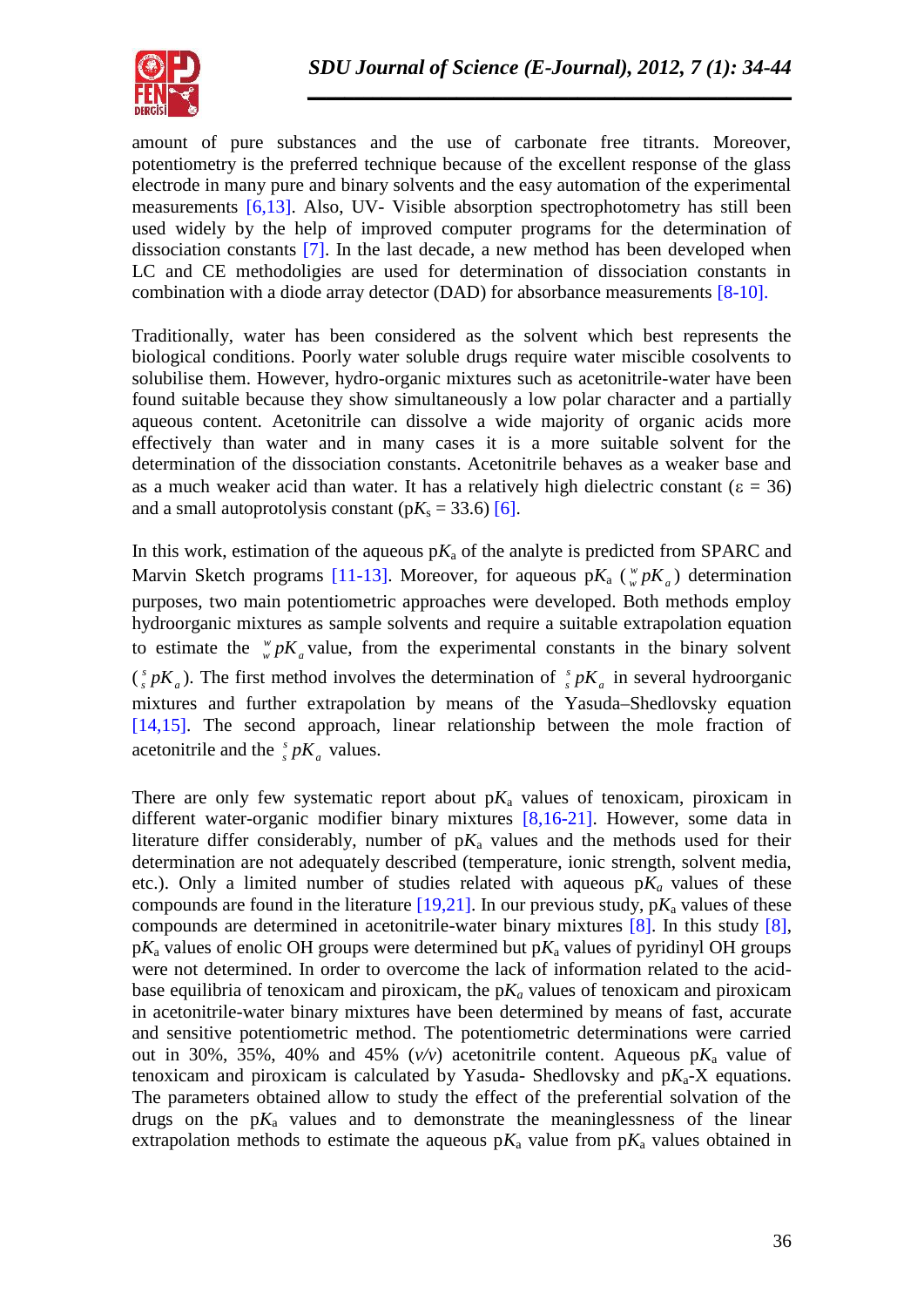binary solvents of different compositions. To overcome the frequent lack of  $\psi_{\nu} pK_{a}$  $w<sub>w</sub>$  *pK*<sub>a</sub> literature values for tenoxicam and piroxicam needed to estimate the  $pK_a$  of the analyte, two different computational programs (SPARC on-line calculator, Marvin Sketch program) are used, and results obtained from  $w^w pK_a$  values are compared with these programs and literature values.

### **2. Experimental**

### *2.1. Chemicals and Reagents*

All chemicals were used without further purification. Antiinflammatory agents used in this study were kindly supplied as follows: piroxicam from DEVA Pharm. Company; tenoxicam from Mustafa Nevzat Pharm. Company. Hydrochloric acid and potassium chloride were obtained from Merck (Darmstadt, Germany). Potassium hydrogen phtalate Merck (Darmstadt, Germany) was dried at  $110^{\circ}$ C before use. Stock 0.025 mol/L carbonate-free potassium hydroxide solutions were prepared in each acetonitrile-water mixture from 1 mol/L potassium hydroxide solution (Titrisol, Merck) by dilution. Hydrochloric acid solutions were prepared by dilution from 1 mol/L hydrochloric acid (Titrisol, Merck) in each acetonitrile -water mixture. The ionic strength of all working solutions was adjusted at 0.1 mol/L with potassium chloride (Merck).

The standardization of the electrode system in acetonitrile–water mixtures was carried out by Gran's method [22] and absence of carbonate were periodically checked by pH meter, using the appropriate Gran function [22] against primary standard oven-dried potassium hydrogen phthalate. Acid solutions prepared from hydrochloric acid were titrated against standardized potassium hydroxide [23].

## *2.2. Apparatus*

In order to obtain the  $pK_a$  values using potentiometric technique, measurements of  $pH$ and electromotive force were caried out with Mettler-Toledo MA 235 pH/ion analyser and an electrode assembly ( $\pm$  0.1 mV). The cell was thermostated externally at 25<sup>o</sup>C  $\pm$ 0.1 with a cooler system water bath (HETO CBN 8-30 and temperature control unit HETO HMT 200). Triplicate titrations were carried out in the double-wall Pyrex titration cell of 80 mL capacity.

#### *2.3. Potentiometric procedure*

The glass electrode was stored in water when not in use. It was soaked for 20-25 min in acetonitrile-water mixture before potentiometric measurements. Because the glass electrode should be kept to use acetonitrile-water binary mixture. The stabilization criterion for the potential readings was 0.2 mV within 120 s. In all instances, the electrode system gave stable and reproducible potentials within 3 min. The standardization of the electrode system was carried out, each time in acetonitrile -water mixtures (background solution) studied by Gran's method [22]. For this purpose, the electrode was immersed in these mixtures (20 mL and 0.1 mol/L ionic strength). Usually, 10 or 12 additions of hydrochloric acid were enough for  $E^0$  to be accurately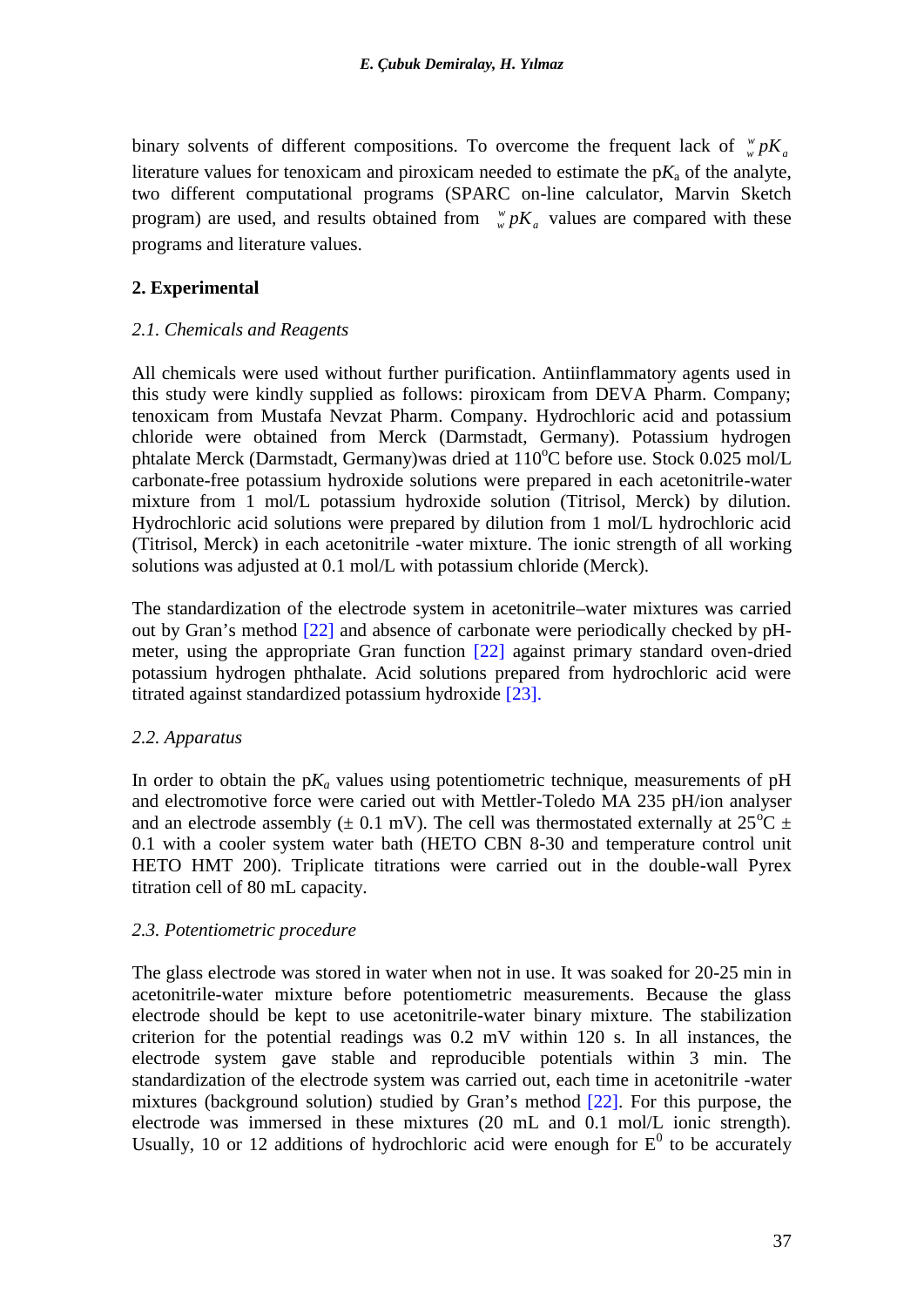

determined. The potential was allowed to stabilize after each addition of acid and the potential values obtained were used to calculate the standard potential of the cell,  $E^0$ .

The  $pK_a$  values of tenoxicam and piroxicam were determined by titration of solutions of these compounds  $(2.10^{-3} \text{ mol/L}$  for these compounds) in 30%, 35%, 40% and 45%  $(v/v)$ acetonitrile-water, using KOH solution as titrant, in 0.1 mol/L ionic strength (KCl). Tenoxicam and piroxicam solutions were completely mixed with a magnetic stirrer. The titrations were carried out at constant temperature ( $25 \pm 0.1^{\circ}$ C) to ensure reproducibility. Drop wise addition of KOH solution (50 μL) was performed by calibrated Nichipet EX (Nichiryo, Japan) and the titrations were continued up to pH 12.

## **3. Results and Discussion**

The acid dissociation constant  $(K_a)$  is important physical parameter for evaluation of biological activity in terms of quantitative structure-activity relationships [24]. Potentiometric titration is a high-precison technique for determining the  $pK_a$  values of compounds. In this work, potentiometric  $pK_a$  values were determined from several series of independent measurements. The data pairs (emf/titrant volume) obtained were processed by the program PKPOT  $[25]$  to determine the  $pK_a$  values. This program refines the thermodynamic equilibrium constants in order to minimize the sum of squared differences between the experimental emf values and those calculated on the basis of the mass balances for hydrogen, the equilibrium contants, the cell standard potential and the activity coefficients. One series of measurements for one titration of tenoxicam and piroxicam in 45% (*v/v*) using KOH solution as titrant is shown in Figure 1. Two steps were clearly observed in the potentiometric curve, the first relating to the pyridinyl group, the second to the ionization of enolic group. The third step was not clearly seen as expected and it is related to the amidic group.



**Figure 1.** Plot of potentiometric titration of 2.10<sup>-3</sup> mol/L tenoxicam and piroxicam in 40% (v/v) with 0.025 mol/L KOH. (A) Piroxicam, (B) Tenoxicam. Solid lines indicate the theoretical values calculated by PKPOT program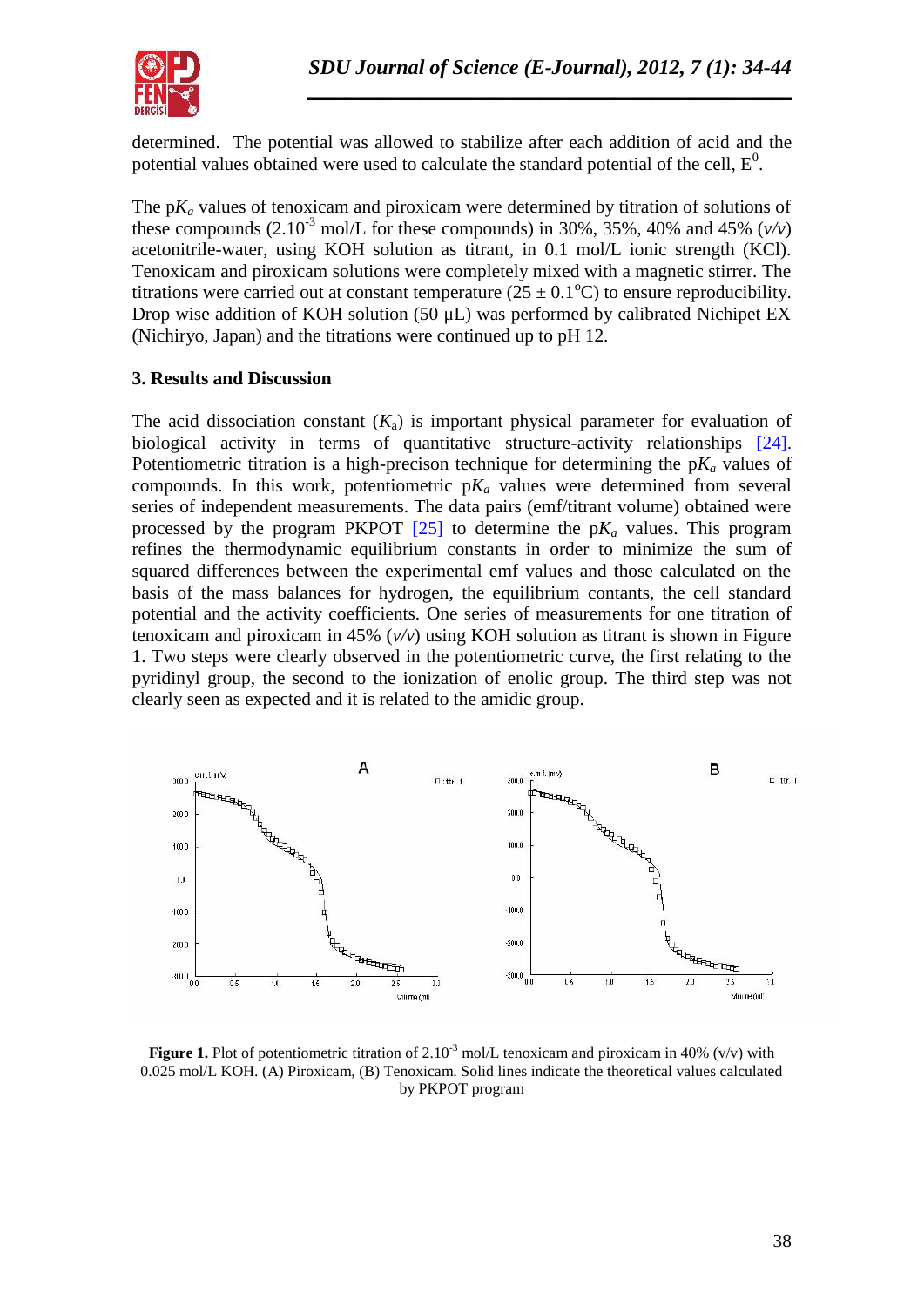The values of the  $pK_a$  of the oxicams in acetonitrile-water binary mixtures at different compositions (30%, 35%, 40% and 45%,  $v/v$ ) are given in Table 2. Each  $pK_a$  value was calculated as the average of at least three replicates. In all cases the standard deviations are very low and they show good precision of the p*Ka* values.

| Compounds | Piroxicam   |             | Tenoxicam   |             |  |
|-----------|-------------|-------------|-------------|-------------|--|
|           | $pK_{a1}$   | $pK_{a2}$   | $pK_{a1}$   | $pK_{a2}$   |  |
| 30% ACN   | 3.211(0.04) | 6.238(0.03) | 3.704(0.01) | 6.276(0.02) |  |
| 35% ACN   | 3.055(0.02) | 6.303(0.01) | 3.533(0.05) | 6.469(0.08) |  |
| 40% ACN   | 2.843(0.06) | 6.345(0.04) | 3.416(0.05) | 6.740(0.06) |  |
| 45% ACN   | 2.674(0.06) | 6.401(0.09) | 3.261(0.03) | 6.974(0.06) |  |

**Table 2.** The  $pK_{a1}$  and  $pK_{a2}$  values of tenoxicam and piroxicam in acetonitrile-water mixtures (the estimated standard deviations are given in parentheses)

As is shown in Table 2, these compounds have two  $pK_a$  values corresponding to two acid-base functional groups. Values obtained for tenoxicam and piroxicam are consistent with the protolytic equilibrium of pyridinyl and enolic group (Figure 2).



**Figure 2.** Protolytic equilibria of piroxicam (A) and tenoxicam (B)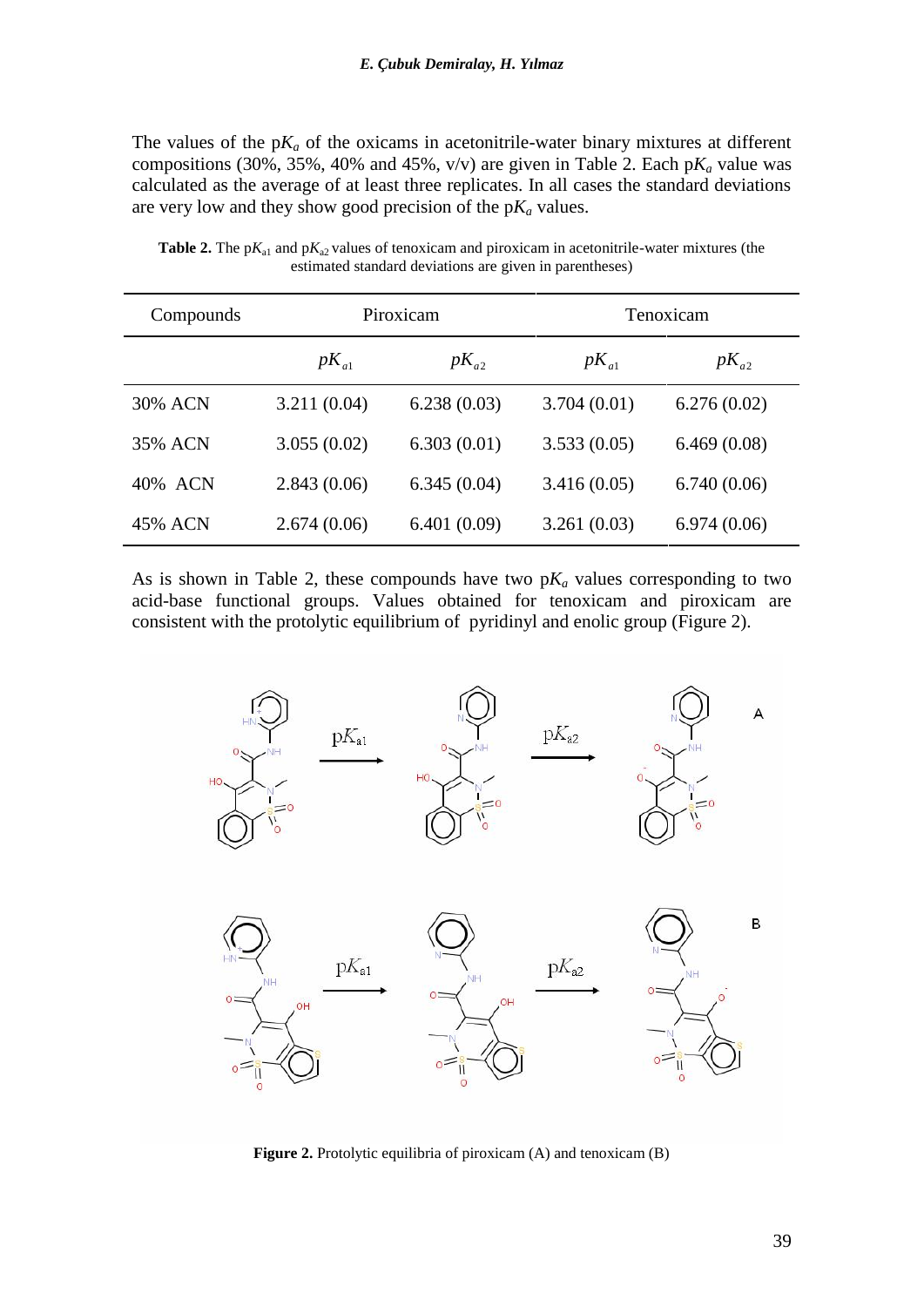

It is known that an aqueous dissociation constant is an unavoidable requirement in routine drug development. There are different approaches to estimate aqueous  $pK_a$  from the drug's  $pK_a$  in the hydroorganic mixtures. In order to evaluate the  $\frac{w}{w} pK_a$  of tenoxicam and piroxicam,  ${}_{s}^{s} pK_{a}$  values were plotted against to acetonitrile mole fraction (Figure 3). These linear equations obtained from this approach are the aqueous p*K*a values of these compounds (Table 3). The intercepts of these linear equations are the aqueous  $pK_a$  values of these compounds (Table 4). The variation of the  $pK$  values with the mole fraction of acetonitrile is different for these compounds.  $pK_{a1}$  values in line with the pyridinyl groups decrease with the mole fraction of acetontrile, whereas  $pK_{a2}$  values in line with the enolic acid groups increase with the mole fraction of acetontrile. Values of mole fraction for acetonitrile-water mixtures at 25°C are obtained from the work of Barbosa et.al [26].



**Figure 3.** p*K* values versus mole fraction in acetonitrile- water mixtures. ( $\rho$ ), p $K_{al}$  values of tenoxicam; ( $\rightarrow$ , p*K*<sub>a1</sub> values of piroxicam; (x), p*K*<sub>a2</sub> values of tenoxicam; ( $\rightarrow$ ), p*K*<sub>a2</sub> values of piroxicam

| <b>Compounds</b> | <b>Equation</b>             | S.E.<br>of<br><b>Slope</b> | <b>S.E.</b><br>of<br><b>Intercept</b> | r     |
|------------------|-----------------------------|----------------------------|---------------------------------------|-------|
| Piroxicam        | $pK_{a1} = -6.201X + 3.986$ | 0.274                      | 0.047                                 | 0.998 |
|                  | $pK_{a2} = 1.803X + 6.019$  | 0.130                      | 0.022                                 | 0.995 |
| Tenoxicam        | $pK_{a1} = -4.913X + 4.303$ | 0.305                      | 0.052                                 | 0.996 |
|                  | $pK_{a2} = 8.052X + 5.264$  | 0.297                      | 0.051                                 | 0.999 |

**Table 3.** The linear equations between experimental  $pK_a$  values and the mole fraction of acetonitrile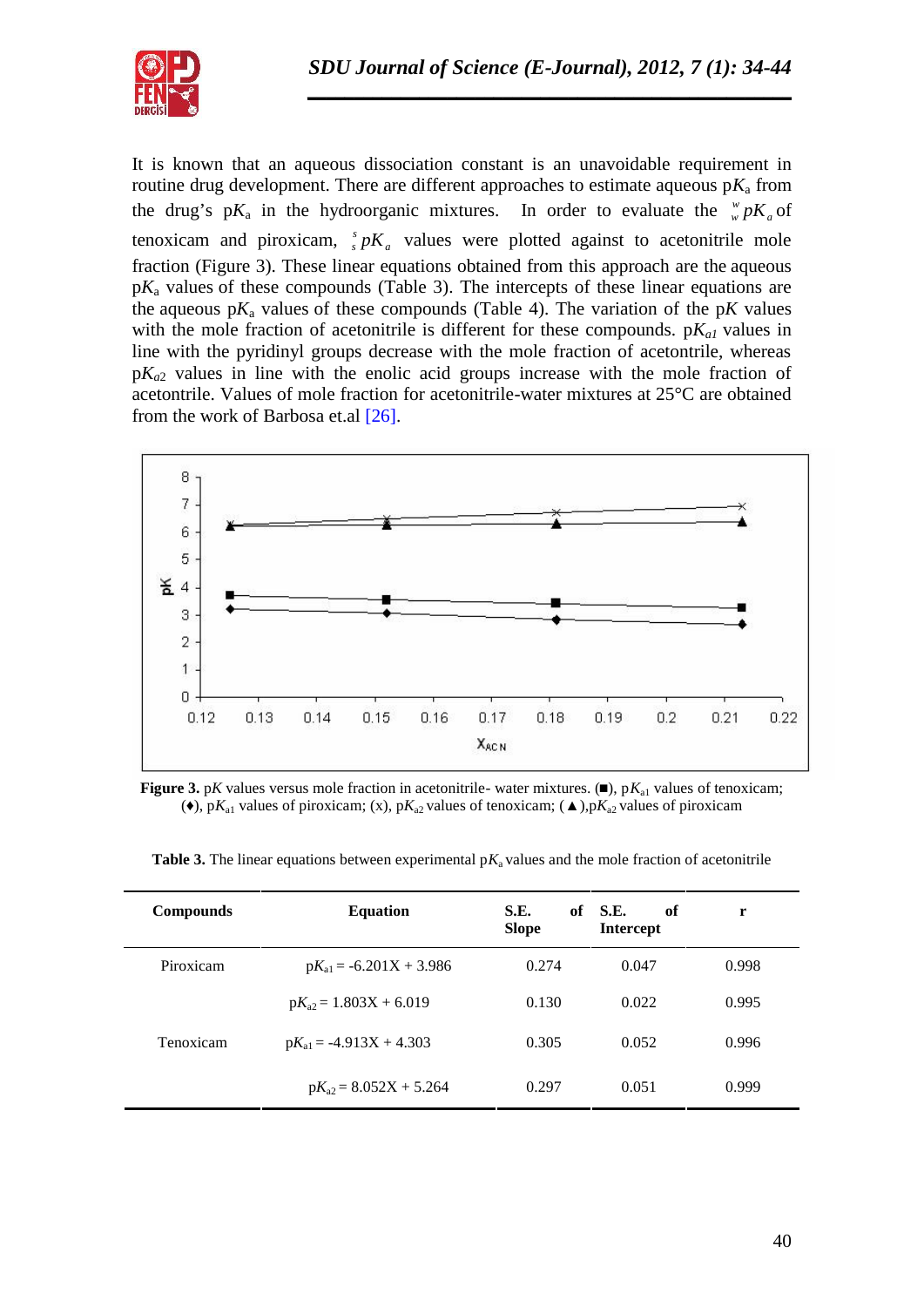The most important equation is Yasuda-Shedlovsky to estimate  $\frac{w}{w} pK_a$  from  $\frac{s}{s} pK_a$  $\int_s^s pK_a$ [14,15].

$$
pK_a + \log[H_2 O] = a_v v^{-1} + b_v
$$

It is known that Yasuda- Shedlovsky extrapolation treatment was found to be useful, particularly in the water rich region, in order to predict aqueous  $pK_a$  values from the  $a$  values. The experiment  $s$ <sub>s</sub>  $pK_a$  values. The experimental  $s$ <sub>s</sub>  $pK_a$  values obtained from the various acetonitrile percentages were used in Eq 1 for calculation the aqueous dissociation constants of the compounds studied (Table 4). Table 4 summarizes aqueous  $pK_a$  values predicted by the program SPARC and Marvin Sketch [11,13]. In this study,  ${}_{s}^{s} pK_{a}$  values were determined in microheterogenity region of acetonitrile-water mixtures.  $\frac{s}{s} pK_a$  values of these compounds and mole fraction of acetonitrile correlate linearly over the whole experimental range of acetonitrile contents studied. It is known that the slopes of the straight lines for microheterogenetiy region are different from the slopes of the straight lines obtained from water rich compositions. Aqueous  $pK_a$  values of these compounds have been determined from  $\int_s^s pK_a$  values obtained from microheterogenity region of acetonitrile -water binary mixture.

|                  | $pK_a$ values               | <b>SPARC</b> | <b>Marvin</b> | Yasuda-<br>Shedlovsky    | $pK_a-X$ |
|------------------|-----------------------------|--------------|---------------|--------------------------|----------|
|                  | $\mathbf{p}K_{a1}$          | 2.17         | 3.79          | 3.95                     | 3.99     |
| Piroxicam        | $pK_{a2}$                   | 7.91         | 8.08          | 5.98                     | 6.02     |
|                  | $\mathbf{p}K_{a3}$          | 10.31        | 11.73         | ٠                        | ٠        |
|                  |                             | <b>SPARC</b> | <b>Marvin</b> | Yasuda-                  |          |
|                  |                             |              |               | <b>Shedlovsky</b>        | $pK_a-X$ |
| <b>Tenoxicam</b> | $\mathbf{p}K_{a1}$          | 1.90         | 4.78          | 4.27                     | 4.30     |
|                  | $\mathbf{p}K_{\mathbf{a}2}$ | 6.88         | 7.21          | 5.19                     | 5.26     |
|                  | $pK_{a3}$                   | 9.99         | 13.63         | $\overline{\phantom{0}}$ | -        |

**Table 4.** Aqueous p $K_a$  values ( $\frac{w}{w}pK$ ) of piroxicam and tenoxicam

The difference between the  $pK_{a2}$  values predicted by computer programs and the  $pK_{a2}$ values calculated by our approach is very high. But, Augustin-Nowacka et al. [27] and Chmurzy ski  $[28]$  demonstrated that p $K_a$  value of pyridinyl group is close to about 5.0. As shown in Table 4, aqueous  $pK_a$  values estimated by equations for studied compounds good agreement with those obtained literature values for pyridinyl group .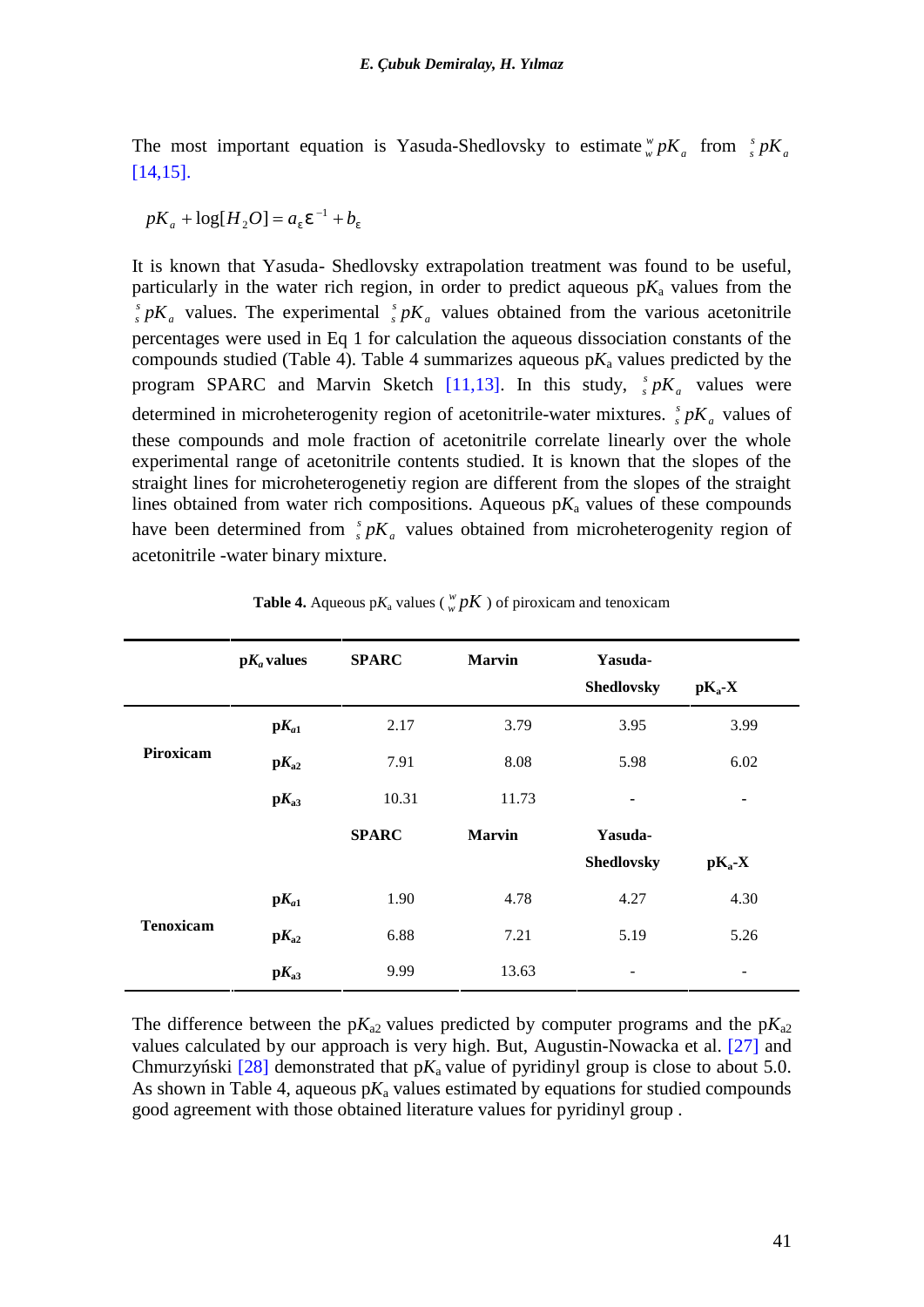

The aqueous  $pK_a$  values in Table 5 in some instances with values reported here, but in other cases are quite different because of the different methods and different solvents employed. In the present study, we have used a single method, temperature, ionic strength and solvent system, so our data are self consistent and suitable for our purpose.

| Oxicam    | $\mathbf{p}K_{\mathbf{a}}$ | Solvent                       | <b>Method</b>         | Temp.          |  |
|-----------|----------------------------|-------------------------------|-----------------------|----------------|--|
|           | $pK_{a1}: 1.86$            | DMSO: buffer                  | UV-spectrophotometric | Not given      |  |
| Piroxicam | $pK_{a2}: 5.46$            | solution pH 2                 |                       |                |  |
|           | $pK_{a1}$ : -              | Methanol: water               | LC                    | $25^{\circ}$ C |  |
|           | $pK_{a2}: 4.58$            |                               |                       |                |  |
|           | $pK_{a1}: 1.07$            | DMSO: buffer<br>solution pH 2 | UV-spectrophotometric | Not given      |  |
| Tenoxicam | $pK_{a2}: 5.34$            |                               |                       |                |  |
|           | $pK_{a1}$ : -              | Methanol: water               | LC                    | $25^{\circ}$ C |  |
|           | $pK_{a2}: 5.29$            |                               |                       |                |  |

**Table 5.** Aqueous p $K_a$  values ( $\frac{w}{w}pK$ ) of piroxicam and tenoxicam obtained from different approaches

#### **4. Conclusions**

This paper presents the first study dealing with the determination of  $pK_a$  values of tenoxicam and piroxicam by potentiometric method in acetonitrile-water binary mixtures and gives a possibility for deeper analysis of the processes which take place during LC analysis of these compounds. Acetonitrile-water mixtures ranging from 10 to 70% (*v/v*) are solvents for acid-base titrations of sparingly water soluble compounds. Like many other drug compounds, tenoxicam and piroxicam are practically insoluble in water. In this study, the acid–base dissociation constants of tenoxicam and piroxicam containing enolic and pyridinyl groups were determined in acetonitrile-water binary mixtures. The  $\int_{s}^{s} pK_a$  values were obtained using PKPOT program and these values were used to calculate the  $w<sub>w</sub> pK<sub>a</sub>$  of each drug. The potentiometric method proposed here, proved to be convenient and rapid in determining the  $pK_a$  values of these compounds.

#### **Acknowledgements**

We gratefully acknowledge to Dr. *Jose Luis Beltran* from University of Barcelona for supporting PKPOT program.

## **References**

[1] Lombardino J.G., Wiseman E.H., 1982. The oxicams: A new class of nonsteroidal antiinflammatory agents, *Trends Pharmacology Science*, 2: 132-135.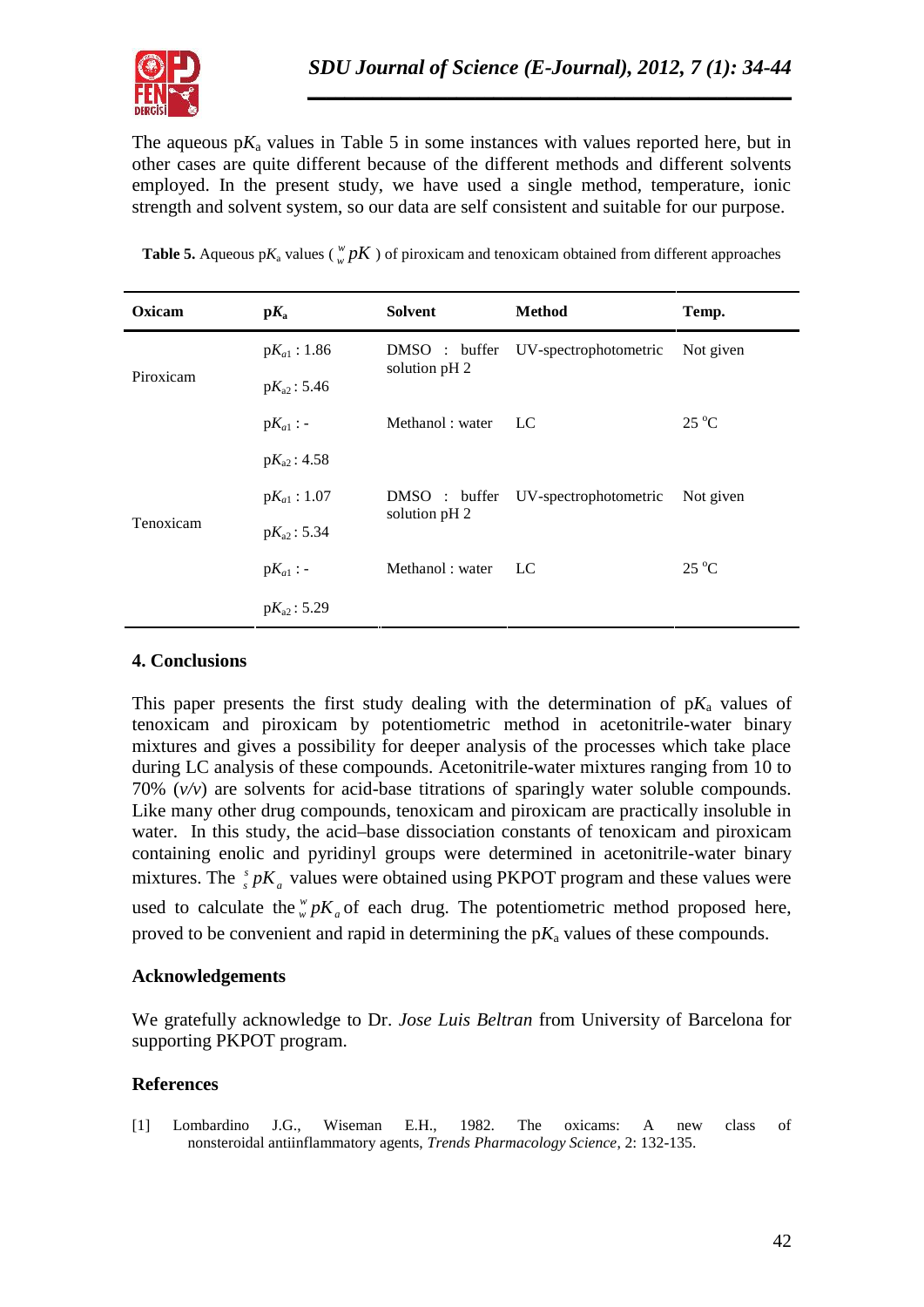- [2] Vatrtiainen N., Huang C.Y., Salminen A., Goldsteins G., Chan P.H., Koistinaho J., 2001. Piroxicam and NS-398 rescue neurones from hypoxia/reoxygenation damage by a mechanism independent of cyclo-oxygenase inhibition, *Journal of Neurochemistry*, 76: 480-489.
- [3] Goodman&Gilman A., The pharmacological basis of therapeutics, Ninth Ed., The McGraw-Hill Comp., 1996.
- [4] Starek M., Krzek J., 2008. A review of analytical techniques for determination of oxicams, nimesulide and nabumetone, *Talanta,* 77: 925-942.
- [5] Garrido G., Nogales V., Ráfols C., Bosch E., 2007. Acidity of several polyprotic acids, amiodarone and quetiapine hemifumarate in pure methanol, *Talanta*,73: 115-120.
- [6] Sanli S., Sanli N., Alsancak G., 2009. Determination of Protonation Constants of Some Tetracycline Antibiotics by Potentiometry and LC Methods in Water and Acetonitrile- Water Binary Mixtures, *Journal of Brazillian Chemical Society,* 20: 939-946.
- [7] Sanli N., Sanli S., Alsancak G., 2010. Determination of Dissociation Constants of Folinic Acid (Leucovorin), 5-Fluorouracil, and Irinotecan in Hydro-organic Media by a Spectrophotometric Method, *Journal of Chemical Enginering Data*, 55: 2695-2699.
- [8] Demiralay E.C., Alsancak G., Ozkan S.A., 2009. Determination of p*K*a values of nonsteroidal antiinflammatory drug-oxicams by RP–HPLC and their analysis in pharmaceutical dosage forms, *Journal of Separation Science,* 32(17): 2928-2936.
- [9] Demiralay E.C., Cubuk B., Alsancak G., Ozkan S.A., 2010. Combined Effect of Polarity and pH On The Chromatographic Behaviour of Some Angiotensin II Receptor Antagonists and Optimization of Their Determination in Pharmaceutical Dosage Forms, *Journal of Pharmaceutical and Biomedical Analysis,* 53: 475-482.
- [10] Ishihama Y. M., Nakamura T., Miwa T. Kajima N., Asakawa A., 2002. Rapid method for pKa determination of drugs using pressure-assisted capillary electrophoresis with photodiode array detection in drug discovery, Journal of Pharmacy Science, 91: 933-942.
- [11] SPARC On- line Calculator, University of Georgia, USA, http://ibmlc2.chem.uga.edu/sparc/index.cfm,2011
- [12] Hilal S.H. Carreira L.A. and Karickhoff S.W. Verification and Validation of the SPARC model, EPA/600/R-03/033 (March 2003).
- [13] Marvin Sketch program, Chemaxon, http://www.chemaxon.com, 2011
- [14] Yasuda M., 1959. Dissociation constants of some carboxylic acids in mixed aqueous solvents, *Bulletin of the Chemical Society of Japan*, 32: 429-432.
- [15] Shedlovsky T., 1962. In: Peasce B, editor*. Electrolytes. Pergamon Press*, New York, p.146-151.
- [16] Takács- Novák K., Kökösi J., Podányi B., Noszál B., Tsai R.S., Lisa G, Carrupt P.A., Testa B., 2004. Microscopic Protonation/Deprotonation Equilibria of the Anti-Inflammatory Agent Piroxicam, *Helvetica Chimica Acta*, 78(3): 553-562.
- [17] Koczián K., Kökösi J., Mazák K., Noszál B., 2005. Novel Chemical Transformations of Tenoxicam, Helvetica Chimica Acta, 88: 2355-2363.
- [18] Tsai R.S., Carrupt P.A., Tayar N.E., Giroud Y., Andrade P., Testa B. 1993. Physicochemical and structural properties of non-steroidal anti-inflammatory oxicams, *Helvetica Chimica Acta,* 76: 842-854.
- [19] Bernhard E., Zimmermann F., 1984. Contribution to the understanding of oxicam ionization constants, *Arzneimittel Forschung - Drug Research*, 34 : 647-648.
- [20] Ho J., Coote M.L., Franco- Perez M., Gómez-Balderas R., 2010. First-principles prediction of the pK(a)s of anti-inflammatory oxicams, *The Journal of Physical Chemistry*, 114: 1992-2003.
- [21] David V., Albu F., Medvedovici A., 2005.Structure-Retention Correlation of Some Oxicam Drugs in Reversed-Phase Liquid Chromatography, *Journal of Liquid Chromatography & Related Technology*, 27 (6) : 965-984.
- [22] Gran G., 1952. Determination of the Equivalence Point in Potentiometric Titrations. Part II, Analyst, 7: 661–671.
- [23] Serjeant E.P., 1984. Potentiometry and Potentiometric Titrations, *Wiley*, New York.
- [24] Miyake K., Okumura K., Terada H., 1985. Determination of Acid Dissociation Constants by reversed phase liquid chromatography, Chemical and Pharmaceutical Bulletin 33(2) : 769-777.
- [25] Barbosa J., Baron D., Beltran J.L., Sanz Nebot V., 1995. PKPOT, a program for the potentiometric study of ionic equilibria in aqueous and non-aqueous media, *Analytica Chimica Acta,* 317: 75- 81.